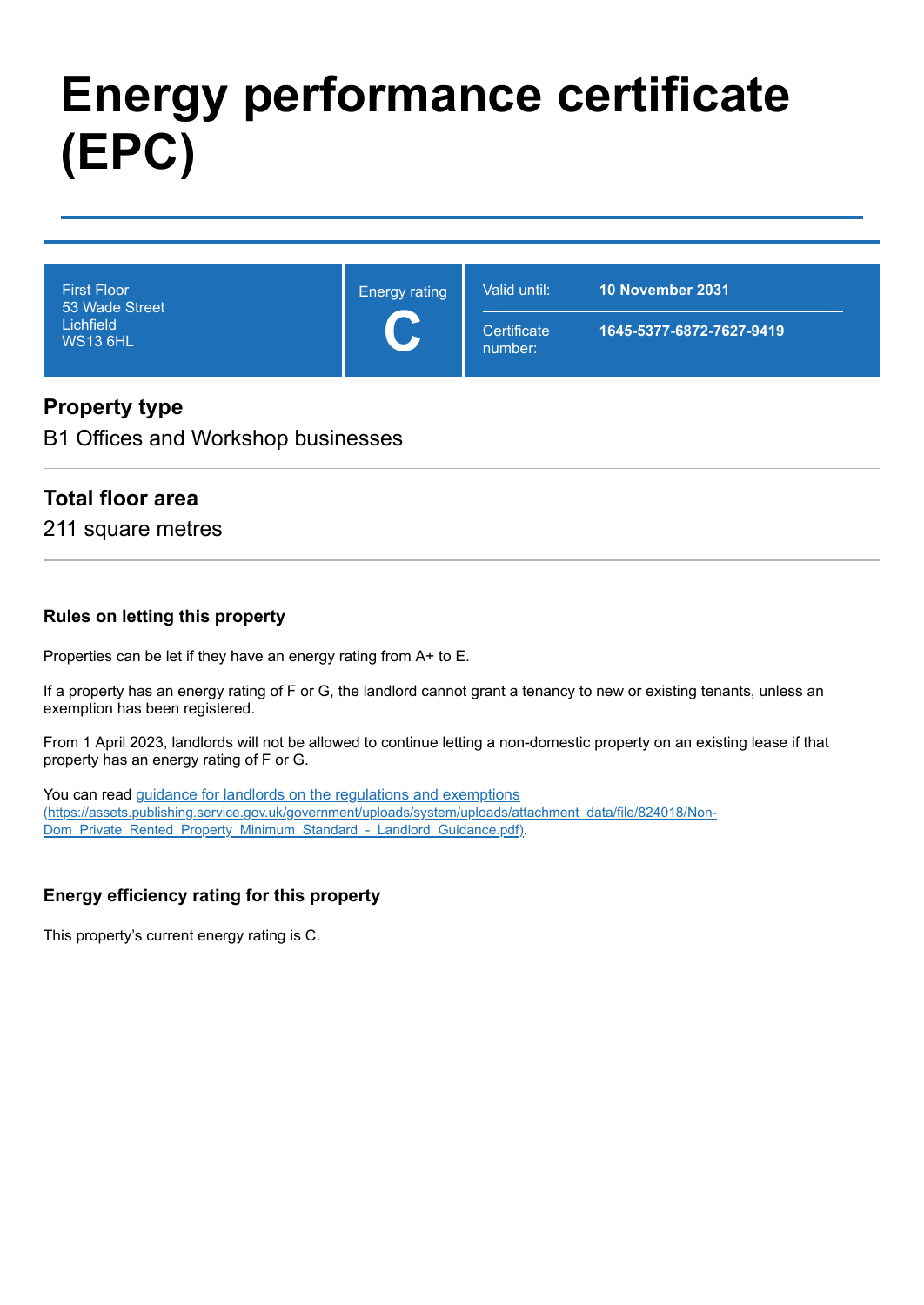

Properties are given a rating from A+ (most efficient) to G (least efficient).

Properties are also given a score. The larger the number, the more carbon dioxide (CO2) your property is likely to emit.

23 | A

69 |

#### **How this property compares to others**

Properties similar to this one could have ratings:

#### **If newly built**

## **If typical of the existing stock**

**Breakdown of this property's energy performance**

**Main heating fuel** Natural Gas

#### **Building environment**

Heating and Natural Ventilation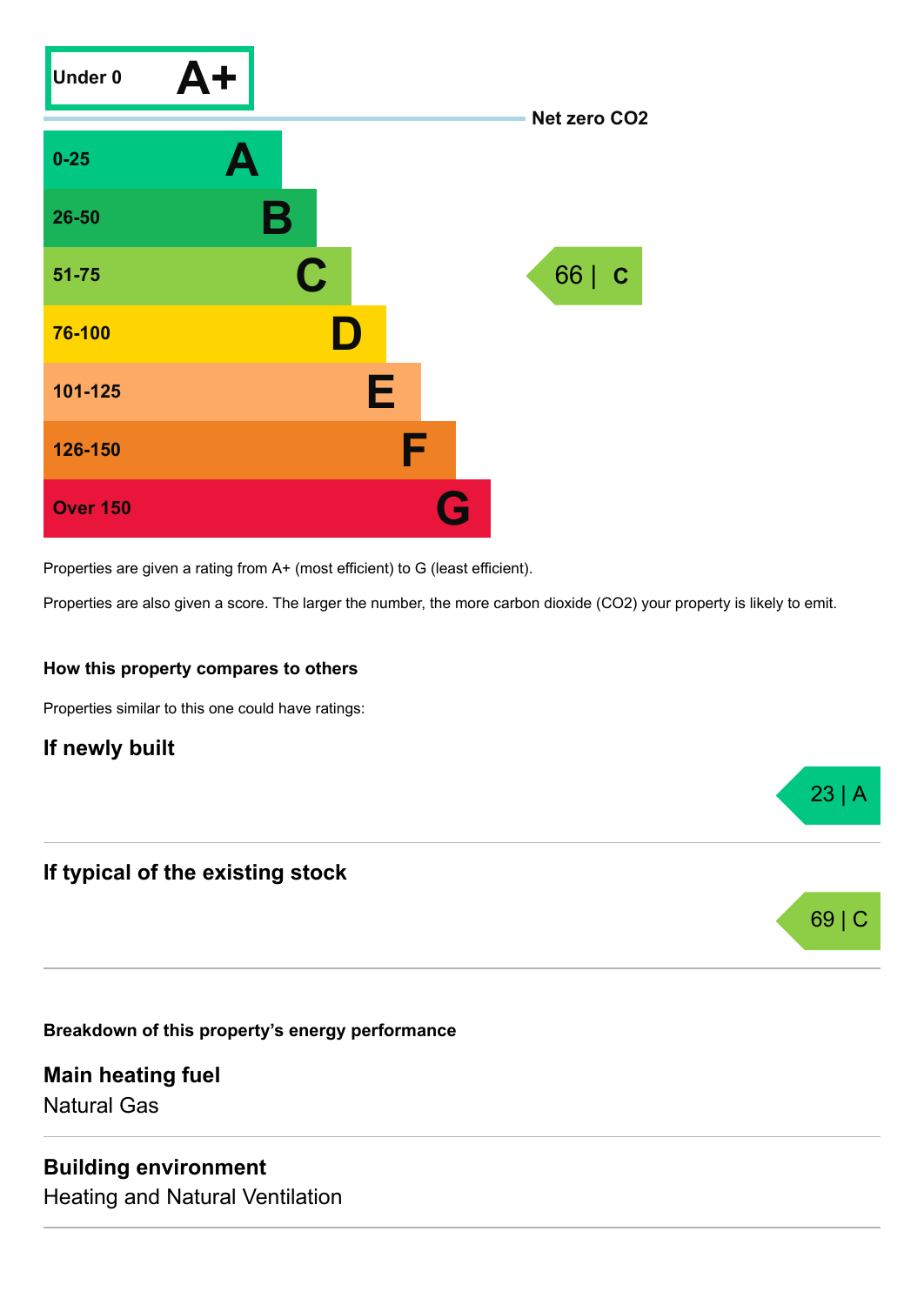#### **Assessment level**

3

# **Building emission rate (kgCO2/m2 per year)**

41.86

**Primary energy use (kWh/m2 per year)**

246

What is primary energy use?

#### **Recommendation report**

Guidance on improving the energy performance of this property can be found in the recommendation report [\(/energy-certificate/9819-0017-2439-8739-5519\)](https://find-energy-certificate.service.gov.uk/energy-certificate/9819-0017-2439-8739-5519).

#### **Contacting the assessor and accreditation scheme**

This EPC was created by a qualified energy assessor.

If you are unhappy about your property's energy assessment or certificate, you can complain to the assessor directly.

If you are still unhappy after contacting the assessor, you should contact the assessor's accreditation scheme.

Accreditation schemes are appointed by the government to ensure that assessors are qualified to carry out EPC assessments.

# **Assessor contact details**

#### **Assessor's name**

Nigel Jones

#### **Telephone**

07989 607 621

## **Email**

[epcjones@btinternet.com](mailto:epcjones@btinternet.com)

# **Accreditation scheme contact details**

# **Accreditation scheme**

Elmhurst Energy Systems Ltd

#### **Assessor ID**